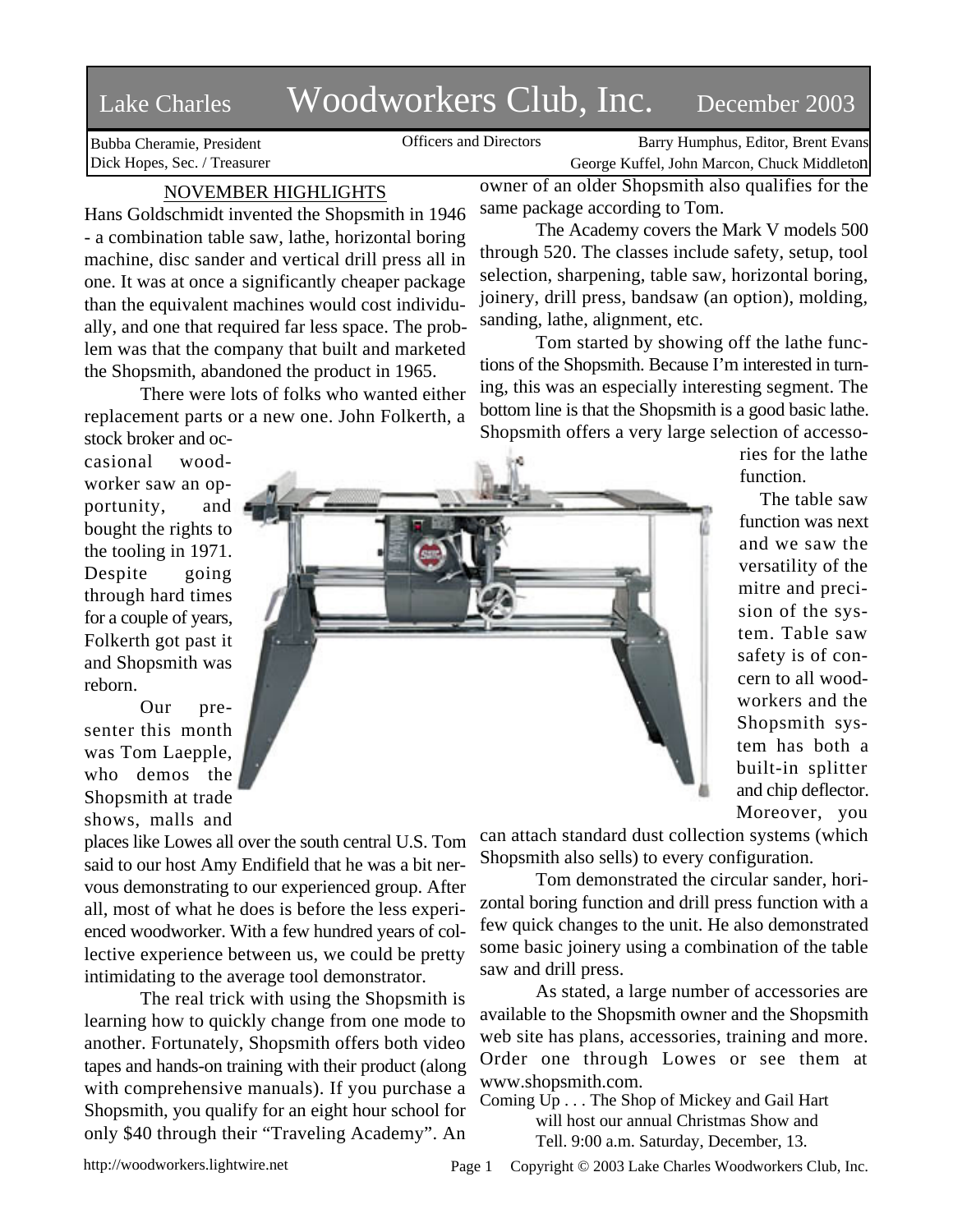#### TALL FEATHERBOARD

Using your table saw when cutting a groove in the Using sandpaper to sharpen chisels and plane irons edge of a workpiece is easy if you use this neat idea. To keep tall pieces stable during the cut, make a featherboard that applies pressure over a wider area in just a few minutes. of the board.



look like a standard featherboard. Use a piece of thin hardboard to act workpiece. The hardboard fits snuggly into an cut into an Lshaped block. The

hardboard can easily be adjusted to accomodate different thicknesses of stock.

The featherboard doesn't need clamps to hold it in place. The L- shaped block is attached to a slotted runner that fits in the miter gauge slot of the table saw. When a pair of wing nuts are tightened, the runner expands and is wedged tightly into the miter gauge slot.

Using this setup on your bandsaw will work to keep the workpiece stable when re-sawing as well. Edited from *Woodworkingtips.com*.

### STRONG RARE EARTH MAGNETS

Have an dead hard disk or two? In all modern hard disks is an extremely strong rare earth magnet that is used in combination with a field coil to move the read/write head quickly over the hard disk surface.

To remove the magnet, you'll likely need a Torx T10 or T8 screw driver. Just remove the top cover, then unscrew the plate that holds down the magent and remove it.

By the way, these magnets are very difficult to get off a piece of metal that you might allow it to come into contact. The rare earth material is also very brittle, so leave it in its little carrier.

These can also be used to magnitize screw drivers or attach a tool to a surface. *Barry Humphus*

#### SHARPENING GUIDE

is low cost and effective. By "sanding" the bevel of the blade flat and smooth, it produces a sharp edge

As you can see in the photo, the design doesn't sistent angle as you sharpen. To do this, clamp the The problem is holding the chisel at a conchisel to a simple sharpening guide. You can also do this with one of several commercial honing guides such as the one from Veritas.

> like a spring to ap-guide starts off as a pair of wedge-shaped support ply pressure to the blocks that hold the top at a 25° angle. To square up As you can see in the drawing below, the the chisel (and keep it from shifting), it sits against a wood cleat that's glued into a dado cut in the top.

> angled saw kerf the cleat and slide it down until the bevel is resting To set up the guide, place the chisel against on a flat surface (not on the sandpaper). Then clamp the chisel in place and "scrub" it back and forth across the sandpaper. Note: Start with 180-grit sandpaper and work up through 400 wet/dry grit. It won't hurt to go even further to 600 or even 1200 grit. Edited from *Woodworkingtips.com*.



If you have any toys for contribution to the Lake Charles Womens shelter, please bring them to the next meeting. Barry Humphus will deliver them.

## DUES ARE NEXT

Keep the meetings and Newsletter coming by bringing a check or cash for \$20 to the next meeting. If a check, just make it payable for \$20 to LCWW, Inc. and give it to Dick Hopes.